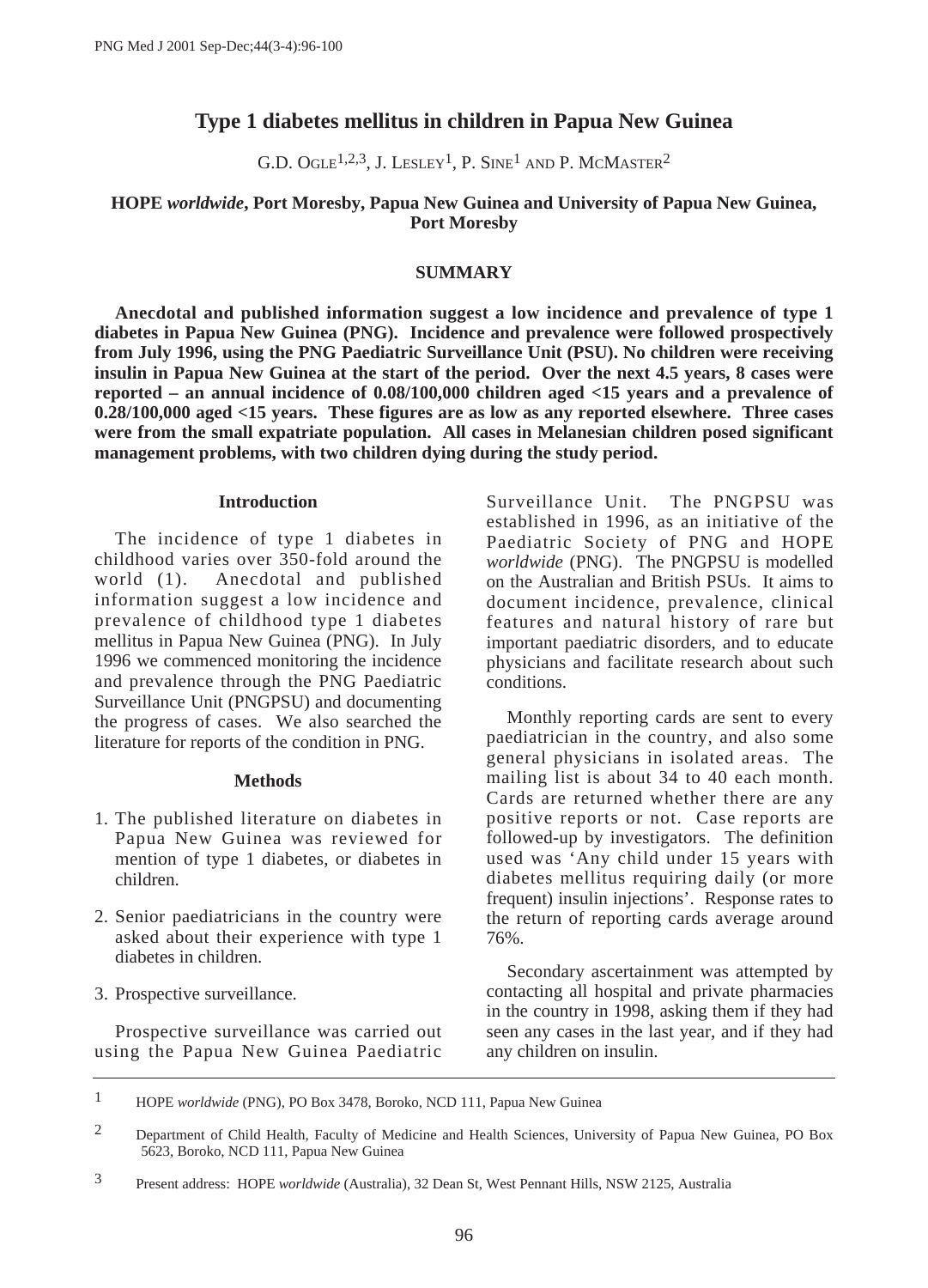Full clinical details were obtained on each child, and the progress of each child was either directly or indirectly monitored.

### **Results**

# **Literature and anecdotal reports**

The diagnosis has been extremely rare in Melanesian children in the capital Port Moresby (serving a population now over 400,000): from the early 1960s until 1996, only one case could be remembered, along with a couple of reports mentioned in the literature in the 1970s (2,3).

Type 1 diabetes cases are very rare in the adult diabetes clinics as well. Only three cases are known to us (via personal observation, and personal communications from Ashim Sinha and Joe Kaven) – 2 in Rabaul and 1 in Port Moresby. The latter clinic has over 2000 patients registered. All 3 cases are now young adults, having developed diabetes in their late teenage years. This anecdotal information is supported by data showing a low frequency of anti-glutamic acid decarboxylase (GAD) antibodies in the Port Moresby Diabetic Clinic (4).

Fibrocalculous disease of the pancreas resulting in diabetes has also been reported in Papua New Guinea (5,6). The youngest case reported was 15 years old at diagnosis.

# **Prospective surveillance – Paediatric Surveillance Unit**

As at July 1996, there were no children under the age of 15 years receiving insulin for diabetes throughout PNG. 8 newly diagnosed cases were reported over the next 4 years and 6 months (until December 2000). 5 were in PNG-born Melanesian children and 3 in caucasian expatriate children (all born overseas, 2 in Australia and 1 in Finland). 2 of the 5 reports in PNG-born children were from the highlands, and 1 each from the other three regions of the country (Southern, Momase and Islands). 5 of the 8 children were girls. Age at diagnosis ranged from 4 to 12 years. The cases were reported evenly  $-2$  in the second half of 1996, 2 in 1997, none in 1998, 2 in 1999 and 2 in 2000.

The population aged under 15 years was approximately 2.15 million (preliminary results of the year 2000 census of the total population combined with age-bracket figures from the 1990 census): so the annual incidence was 0.08/100,000 population below 15 years of age and the prevalence (at December 2000, with 6 cases) 0.28/100,000 population below 15 years of age. These figures are remarkably low.

Secondary ascertainment is difficult in PNG. There is no independent registry. We contacted all hospital and private pharmacies in the country, with no new cases reported at all for 1998 (despite there being 3 on treatment at the time). However, the paediatric community is small and meets and communicates regularly. Discussions at various forums have led us to be almost certain that there are no other children in the country on insulin.

# **Progress of the children**

Management was often difficult due to limited health resources, poverty, isolation and lack of trained educators. Of the 5 national children, 2 have died – one following recurrent episodes of diabetic ketoacidosis, the other of unknown immediate causes. A third child, likely to be suffering from insulin-deficient type 2 diabetes, refused treatment and remains alive but unwell with visual problems, wasting and infections. The two other children are doing well, both benefiting from the new International Diabetes Federation (IDF) sponsorship program (7).

The three expatriate children are all doing well.

# **Discussion**

Type 1 diabetes varies in incidence from 36 per 100,000 children below 15 years of age/year in Finland and Sardinia to 0.1/100,000/year in China and Venezuela (1). The incidence of 0.08/100,000 we report here is thus as low as any reported. Generally, tropical countries have much lower incidences than temperate countries. The reasons for this are not clear. Certain HLA-DR-DQ genotypes increase risk (8), and these genotypes may not be uniformly distributed across populations. Some data suggest a protective effect of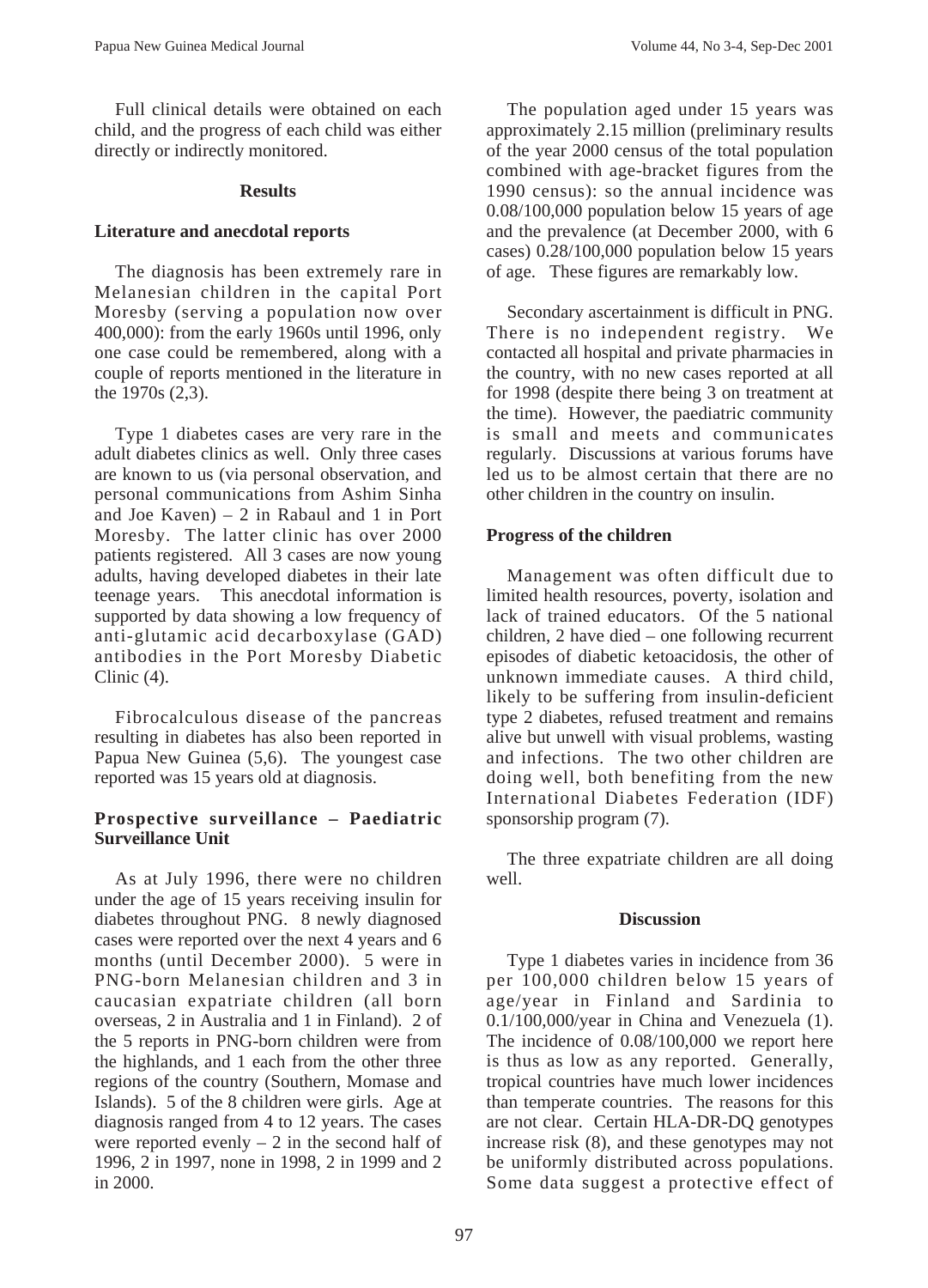breastfeeding and a harmful effect of early introduction of cow's milk, but the evidence is conflicting. In this context, Papua New Guinea has a relatively high rate of breastfeeding, and use of cow's milk is low due to its expense. Some enteric infections have been linked with the triggering of an autoimmune response (8). Once again, these viruses may vary in distribution across countries. There may also be other environmental factors operating, for example benefit from some aspect of the traditional diet.

It is possible, given the limited resources and isolation of many parts of the country, that some cases die before medical assessment, or are misdiagnosed (possibly as pneumonia or gastroenteritis). However, adult-onset type 2 diabetes is frequent in parts of PNG (2,9), and so health professionals are familiar with the clinical features.

Papua New Guinea has a relatively small non-Melanesian population – about 1% of the total population. However, 3 of the 8 cases reported were in expatriate children. These three children were all caucasian, born outside Papua New Guinea, and developed diabetes in PNG. Two were from the largest expatriate community in the country – Australia, a temperate country with a moderately high incidence of diabetes – and one from Finland – of which there is a very small expatriate community in PNG, but the home country has the highest incidence of any in the world (1). There is a long preclinical phase to the disease, and it is likely that these children acquired prediabetes before moving to PNG.

The death of 2 of the 5 national children is unfortunately not surprising given that comprehensive management of childhood diabetes is very difficult in PNG. There are only three trained (adult) diabetes educators in the country, all in the capital Port Moresby, and very few physicians have experience with children with the condition. Insulin is available in most provincial hospitals, and insulin and syringes are provided free or at a very small cost by the Government. However, blood glucose monitoring is not supported by the Government, and so families must purchase glucometers and testing strips at premium prices through private pharmacies. Aside from the provincial hospitals, nearly all health facilities in the country cannot test blood glucose.

Beyond these difficulties with obtaining supplies, further obstacles face many families, including low literacy and education levels, lack of refrigeration for insulin and the isolation of many communities.

The IDF has commenced a program linking sponsors in developing countries with diabetes centres in developing countries, to ensure adequate supplies of insulin, the capacity to self-monitor and education (7). The three pilot countries are the Philippines, Fiji and Papua New Guinea. This program is already giving assistance in Papua New Guinea, and will be further needed as children with type 2 diabetes are diagnosed. Also, treatment guidelines suitable for PNG have been developed and are published as an appendix to this paper as well as in the child health manual for PNG doctors.

In conclusion, type 1 diabetes has an extremely low incidence and prevalence in Papua New Guinea, as low as any reported in the world. The reasons for this are not yet clear. The rarity of cases, difficult logistics and lack of resources make management of this condition challenging.

### **ACKNOWLEDGEMENTS**

We thank all the physicians from the PNGPSU for their participation. Also, we thank the current and past sponsors of the PNGPSU (Kwila Insurance and City Pharmacy). Finally, we appreciate the longstanding support and advice from Professor John Vince.

### **REFERENCES**

- 1 **Karvonen M, Viik-Kajander M, Moltchanova E, Libman I, LaPorte R, Tuomilehto J.** Incidence of childhood type 1 diabetes worldwide. Diabetes Mondiale (DiaMond) Project Group. *Diabetes Care* 2000;23:1516-1526.
- 2 **Martin FIR.** The clinical characteristics of diabetes mellitus in Papua New Guinea. *PNG Med J* 1978;21:317-322.
- 3 **Martin FIR, Simeanova L.** Insulin secretion in non-obese (J-type) diabetics in Papua New Guinea. *Aust NZ J Med* 1979:9:260-262.
- 4 **Dowse GK, Zimmet PZ, Spark RA, Mavo B, Rowley MJ, Mackay IR.** Lack of antibodies to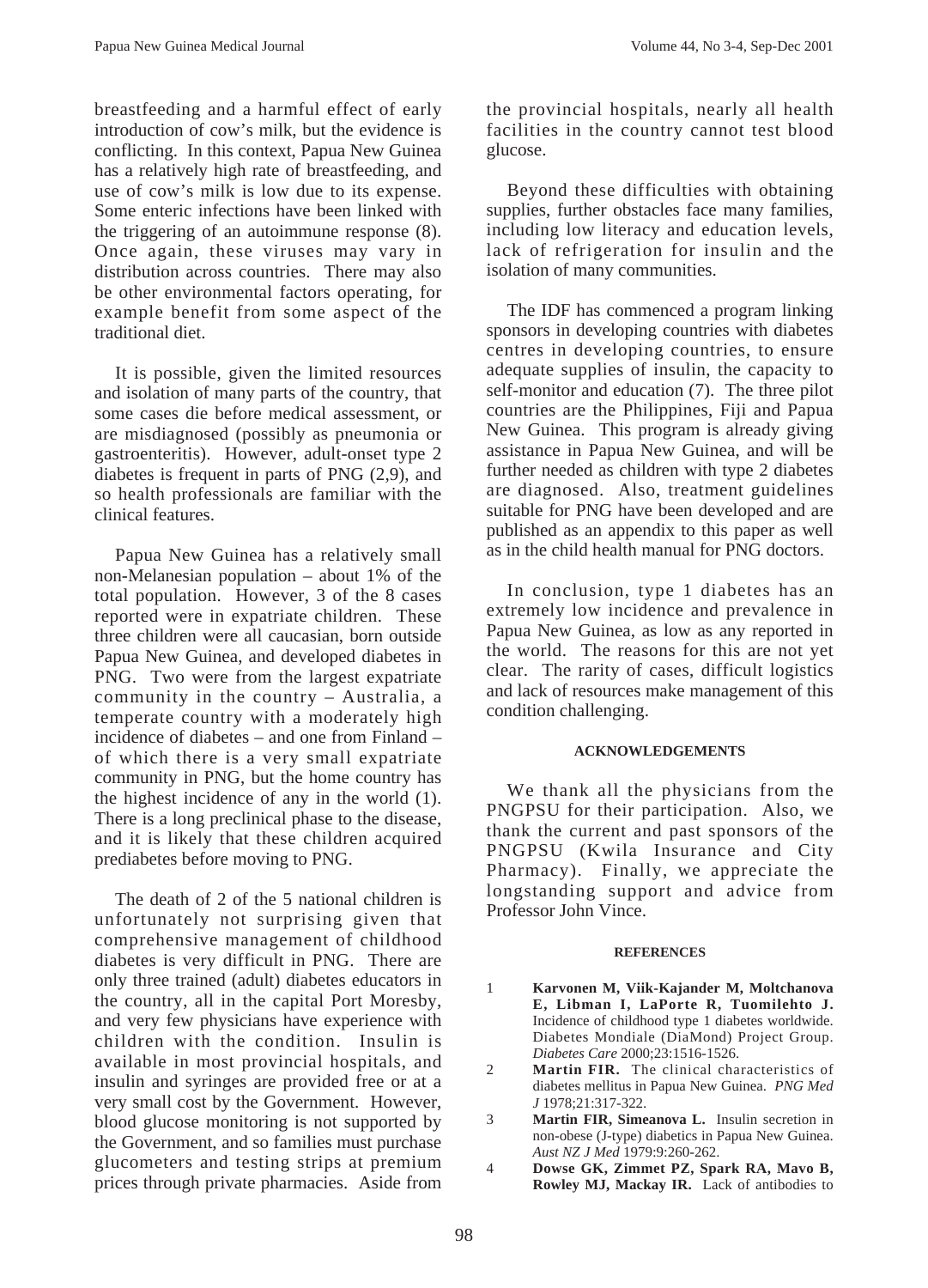glutamic acid decarboxylase in young adults of the high diabetes prevalence Wanigela people of Papua New Guinea. *Diabetes Res Clin Pract* 1994;24:195-198.

- 5 **Richens JE, Wesselingh S.** Fibrocalculous pancreatic diabetes in Papua New Guinea. *Trop Geogr Med* 1988:40:84-87.
- 6 **Patel MS, Colman PG, Martin FIR, SenGupta SK.** Fibrocalculous pancreatic diabetes in Papua New Guinea. *Diabetes Res* 1998;7:97-101.
- 7 **Ogle GD, Silink M.** Sponsor a child and save a life*. Diabetes Voice* 2001;46:6-11.
- 8 **Couper JJ.** Environmental triggers of type 1 diabetes. *J Paediatr Child Health* 2001;37:218- 220.
- 9 **Dowse GK, Spark RA, Mavo B, Hodge AM, Erasmus RT, Gwalimu M, Knight LT, Koki G, Zimmet PZ.** Extraordinary prevalence of noninsulin-dependent diabetes mellitus and bimodal plasma glucose distribution in the Wanigela people of Papua New Guinea. *Med J Aust* 1994;160:767- 774.

#### **APPENDIX**

# **Management of diabetes mellitus in children in PNG**

To date, most reported cases have been type 1, or insulin-dependent diabetes mellitus. Usually the children are lean, with a short history of symptoms, and an absence of family history. It is more common in expatriate children.

Type 2 (non-insulin-dependent diabetes) may also be seen, particularly in overweight adolescents from coastal regions. Fibrocalculous disease of the pancreas (which results in diabetes and is associated with malnutrition) is also seen occasionally.

Diabetes is a complex disorder. In type 1, life-threatening crises (hypoglycaemia or ketoacidotic coma) are frequent unless well managed. In all types, complications (kidney, eye, nerves, heart) will develop without good control. Optimal management is by a multidisciplinary team (physician, diabetes nurse educator, dietitian, social worker) but good results may be obtained by careful management in the provinces.

### **Presentation**

The commonest symptoms of diabetes are polyuria, polydipsia and weight loss. Also frequent are nocturia/enuresis, visual disturbance, abdominal pain and vaginal itch or thrush. Symptoms will steadily progress. Type 1 diabetes patients without treatment will develop ketoacidosis. Ketoacidosis presents as decreased consciousness or coma, vomiting, dehydration, abdominal pain, Kussmaul-type hyperventilation and the smell of ketones.

Differential diagnosis includes urinary tract infection, diabetes insipidus, renal disease and stress hyperglycaemia. It is important to think of diabetes in atypical cases of severe abdominal pain, tachypnoea due to 'pneumonia' and 'gastroenteritis'.

### **Diagnosis**

The diagnosis is made by demonstrating a persistently elevated blood sugar level (BSL). Glucose tolerance tests are almost never necessary in type 1 diabetes but are useful in type 2 cases. Therapy should commence immediately after diagnosis – don't send the child home to come back to clinic! An abdominal X-ray should be done to exclude fibrocalculous disease of the pancreas. Urea and electrolytes, and blood gases if unwell, should be measured, urinalysis should be performed, and sometimes a chest X-ray or examination of a mid-catch urine specimen is indicated.

# **Treatment of type 1**

Two types of insulin are used: short-acting (Actrapid, Humulin R or similar) and longacting (isophane – Humulin NPH or similar). NB – insulin is usually in the strength of 100 U/ml, so  $10 U =$  only 0.1 ml.

### *Ketoacidosis*

- If shock is present, resuscitation should be carried out with 10-20 ml/kg of normal saline or Haemaccel given quickly.
- Insulin must be commenced as soon as possible. Short-acting insulin 50 units is loaded into 50 ml of normal saline and given at 0.1 ml/kg/hour (equating to 0.1 U/kg/hour of insulin) in a side-drip. If an infusion cannot be loaded quickly, commence therapy with 0.1 U/kg given subcutaneously or intramuscularly, every hour.